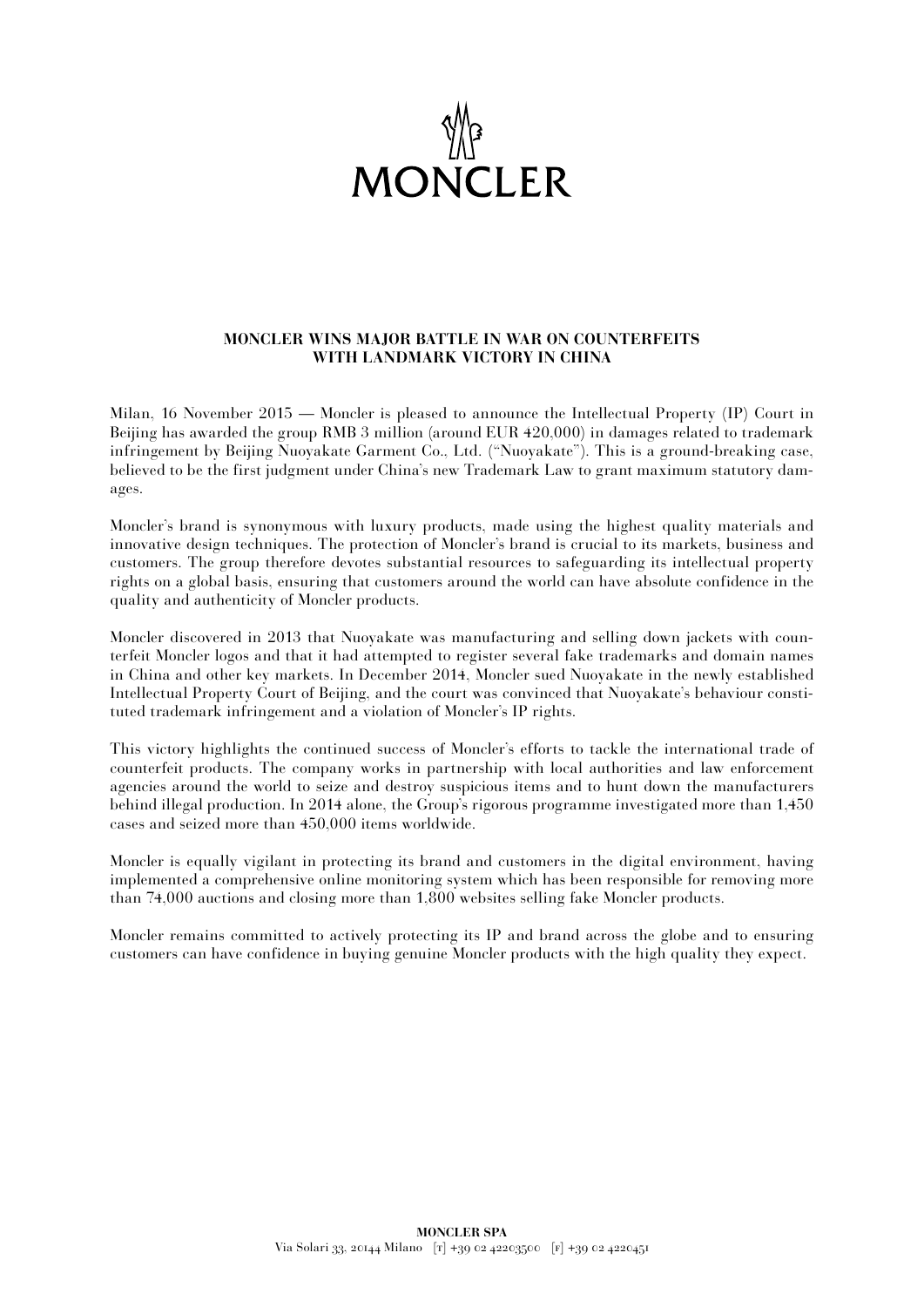

## **FOR FURTHER INFORMATION: Paola Durante Investor Relations** Tel. +39 02 42203560 investor.relations@moncler.com

**Domenico Galluccio Press Office** Tel. +39 02 42203540 domenico.galluccio@moncler.com

**Italy: Image Building Simona Raffaelli — Emanuela Borromeo** Tel. +39 02 89011300 moncler@imagebuilding.it

**Internazional: StockWell Communications Laura Gilbert — Gayden Metcalfe** Tel. +44 20 7240 2486 moncler@stockwellgroup.com